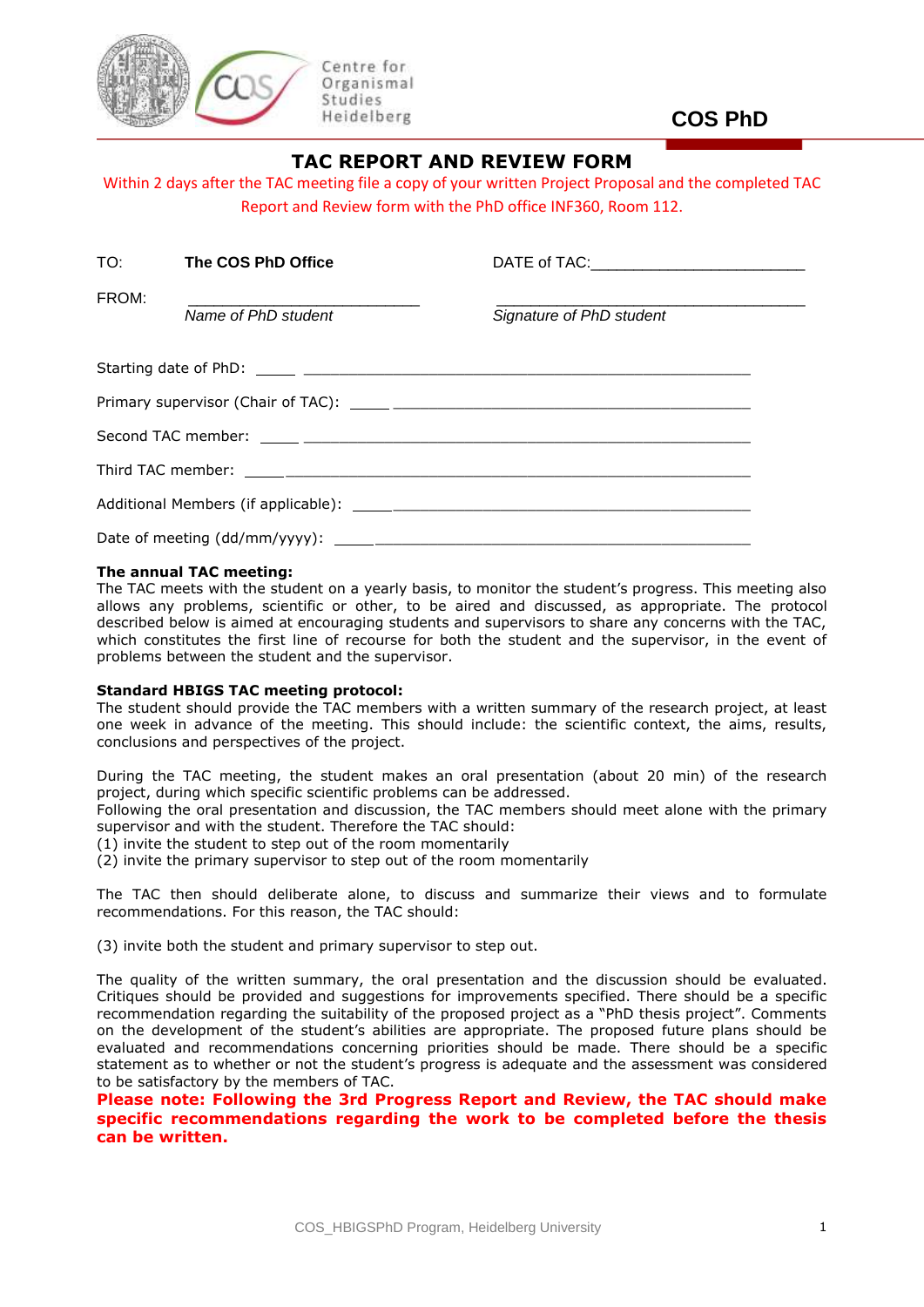

# **COS PhD**

**Assessment, comments and recommendations by the Thesis Advisory Committee:** *(To be completed by the chair of TAC, signed by all TAC members)*

**1. Quality of the progress report** (please check appropriate field; A=Very Good, B=Good, C=Satisfactory, D=Sufficient, E=Inadequate)



Comment:

**2. Quality of the oral presentation and the scientific discussion**

 $\sqrt{ }$ A | B | C | D | E

Comment:

## **3. Quality of future plans**

A | B | C | D | E

Comment: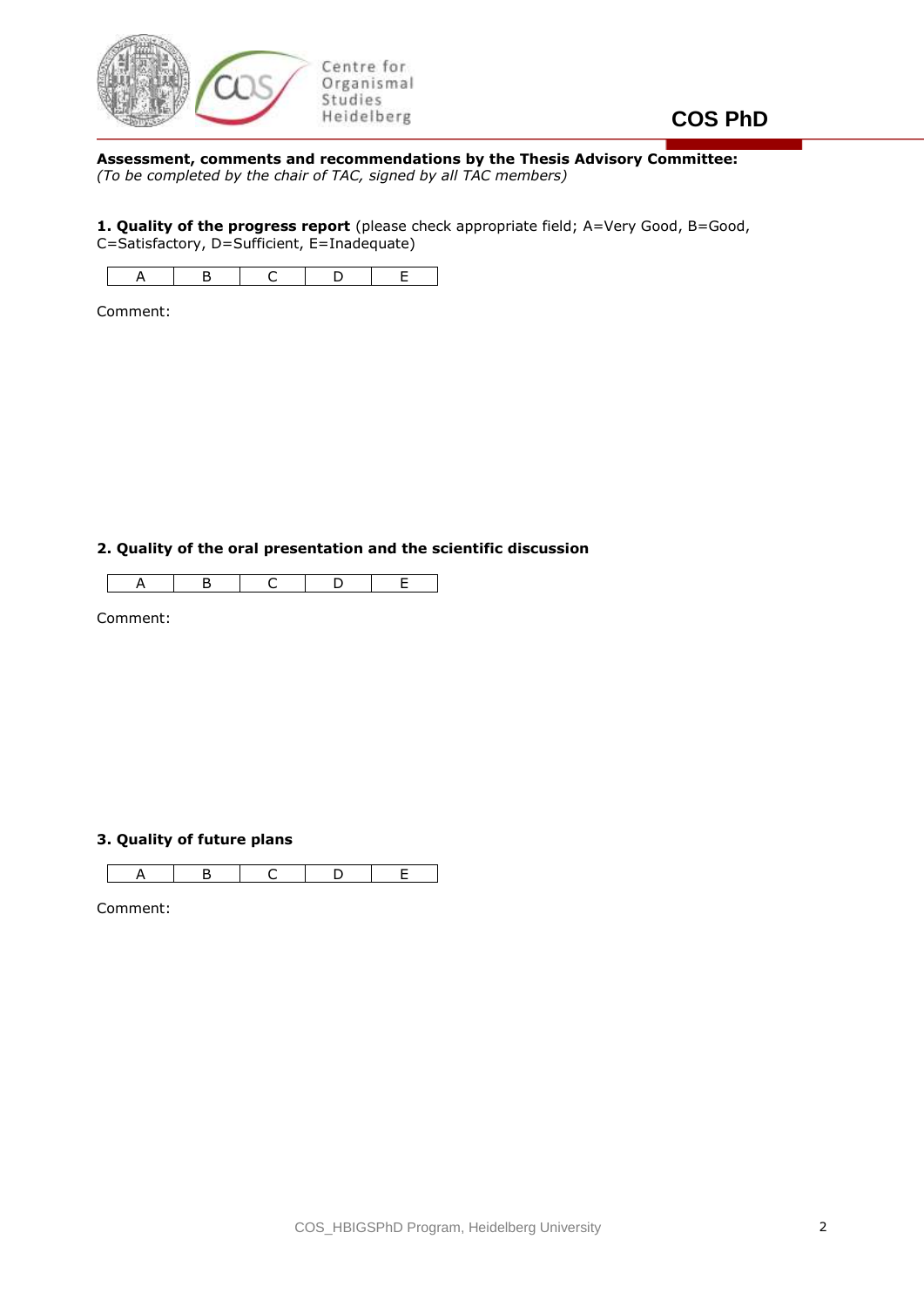

**4. Overall impression.** Is the student's progress adequate?\* - Recommendations, concerns etc.

|--|

\* If not, please make a plan to reconvene the TAC within the next few months, to further assess the situation.

Please indicate the projected date of this TAC meeting: \_\_\_\_\_\_\_\_\_\_\_\_\_\_\_\_\_\_\_\_\_\_\_\_

### **5. Specific recommendations by TAC regarding prospective publications and career perspectives of PhD student:**

| <b>Signatures:</b>          |  |
|-----------------------------|--|
| <b>Primary supervisor:</b>  |  |
|                             |  |
| 2 <sup>nd</sup> TAC member: |  |
|                             |  |
| 3 <sup>rd</sup> TAC member: |  |
|                             |  |

**4 th TAC member: \_\_\_\_\_\_\_\_\_\_\_\_\_\_\_\_\_\_\_\_**